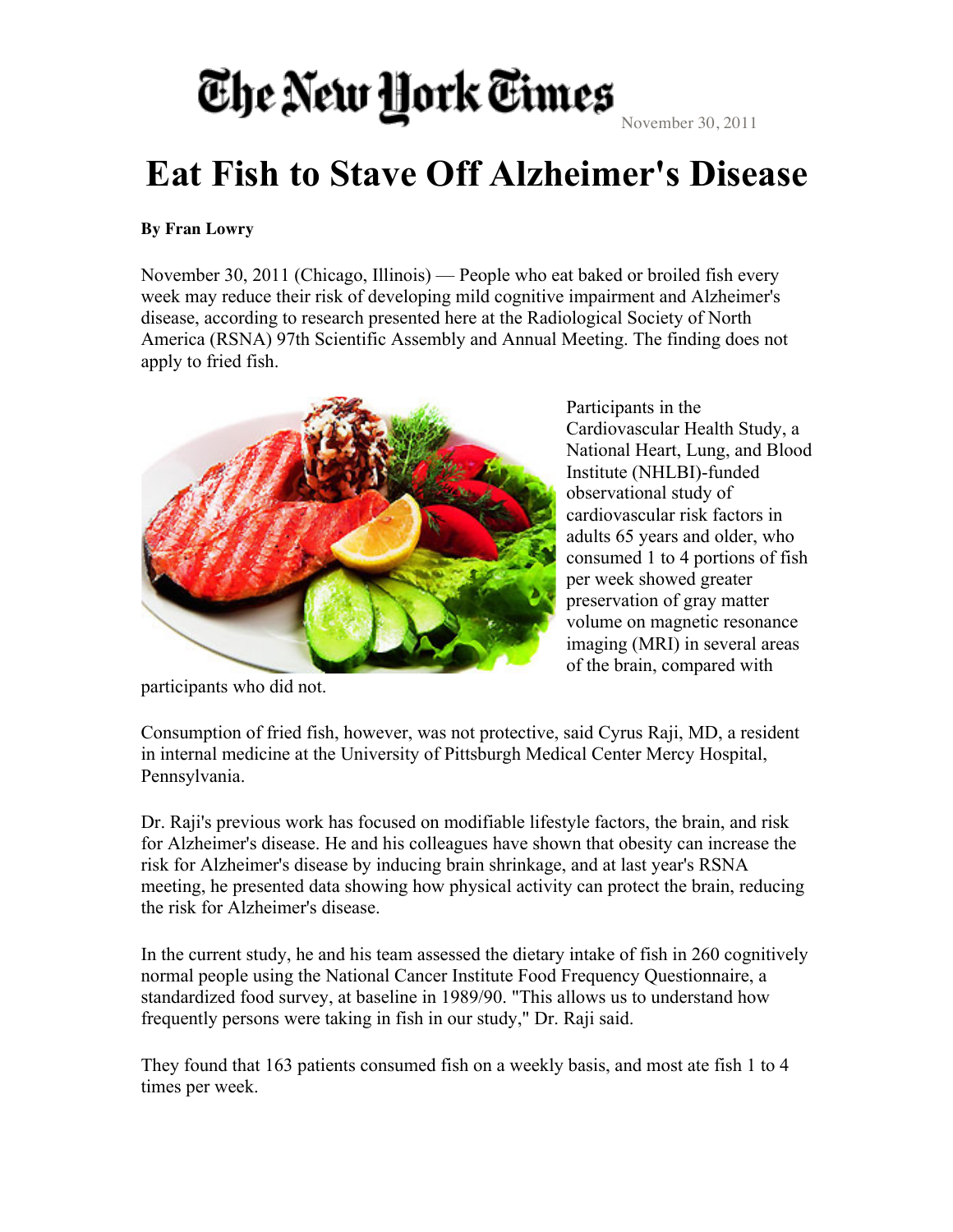# The New Hork Times

November 30, 2011

About 10 years later, in 1998/99, each subject underwent a 3-dimensional volumetric MRI of the brain. Voxel-based morphometry, a brain mapping technique that measures grey matter volume, was used to model the relation between weekly fish consumption and brain structure at baseline and again 10 years later.

The researchers controlled for a number of confounding factors, including age, sex, race, education, white matter lesions, MRI-identified infarcts, waist/hip ratio, the presence or absence of apolipoprotein E4 (a gene that increases the risk of developing Alzheimer's disease), and physical activity (assessed as the number of city blocks walked in 1 week).

Jeeves Was Right

After accounting for these variables, the researchers found that people who ate baked or broiled fish had larger brain volumes in the hippocampus and frontal lobes, areas of the brain that are important in memory and cognition and that are frequently affected in Alzheimer's disease.

Specifically, consumption of fish at least once per week was positively associated with gray matter volumes in the hippocampus, precuneus, posterior cingulate, and orbital frontal cortex. Greater hippocampal, orbital frontal cortex, and posterior cingulate volumes in relation to fish consumption reduced the risk for 5-year cognitive decline 5 fold ( $P = .02$ ).

There was no statistically significant relation between the consumption of fried fish and brain structure or cognitive decline.

Dr. Raji told Medscape Medical News that any kind of fish appears to be protective, as long as it is baked or broiled.

The study's main limitation, he added, is that it relied on self-report to assess fish consumption.

"Omega-3 fatty acids in fish can reduce chronic brain inflammation that can contribute to the development of Alzheimer's," Dr. Raji said, explaining why eating fish could prevent Alzheimer's disease.

"Doctors should tell their patients that eating baked or broiled fish on a weekly basis can lead to a healthier brain and a lower risk for Alzheimer's," he said. "Eating is something every one of us has to do every day to survive. We are faced with healthy or unhealthy dietary selections on a daily basis. By opting for a healthy choice, specifically baked or broiled fish, you may be making your brain healthier. This powerful concept is what we want to convey to the general public."

Max Wintermark, MD, chief of neuroradiology at the University of Virginia in